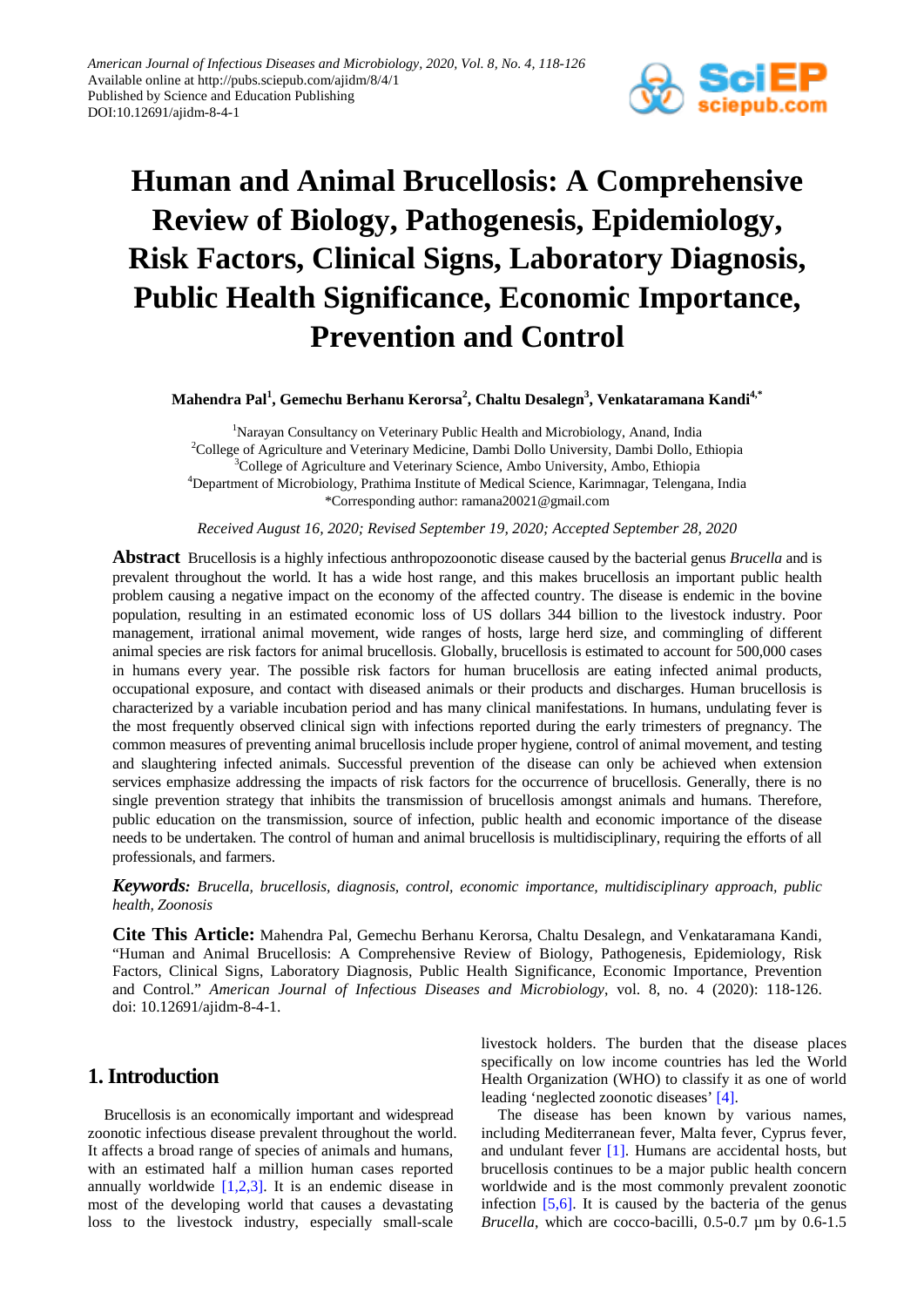µm in size, aerobic, non-sporulating and non-encapsulated, gram-negative bacteria and is classified as α-proteobacteria [\[7\].](#page-7-3) Ten species are recognized within the genus *Brucella*. There are six classical species, *B. abortus* (cattle), *B*. *melitensis* (sheep and goats), *B. suis* (pigs), *B. ovis*  (sheep), *B. canis* (dogs) and *B. neotomae* (rodents). Additionally, another four species, such as *B. microti*  (rodents), *B. pinnipedalis* (pinnipeds), *B. ceti* (cetacea) and *B. inopinata* (humans), have been recognized more recently [\[8\].](#page-7-4)

In humans, it is predominantly caused by four different species of *Brucella,* namely, *B. melitensis, B. suis, B. abortus,* and *B. canis [\[9\]](#page-7-5)*. Although all of these species can cause human brucellosis, *B. melitensis* is the most prevalent worldwide and is known as the main causative agent of human brucellosis [\[9,10\].](#page-7-5) The infection of *Brucella* species is commonly mediated by direct contact with the placenta, abourted fetus, and vaginal discharges or byproducts from the infected animals [\[11\].](#page-7-6) The typical route of infection is either direct ingestion or via mucous membranes, broken skin, and in rare cases intact skin [\[1,12\].](#page-7-0) In addition, in utero transmission, person-to-person transmission, and transmission associated with tissue transplantation have been observed in a few cases [\[13\].](#page-7-7) Aerial bacteria also remain a severe threat of infection, either by inhaling the organisms or through the conjunctiva. Brucellosis also spreads via vertical transmission by infecting newborn calves and lambs in the uterus [\[14\].](#page-7-8)

Clinically, brucellosis is characterized by one or more of the following signs: abortion is typically one of the clinical signs of the pregnant females with excretion of the organisms in uterine discharges and in milk, while orchitis and epididymitis are typical clinical signs of the male. Infertility, rarely arthritis, headaches, weakness and undulating fever are commonly known signs in humans [\[9\].](#page-7-5) Laboratory tests, such as screening and confirmatory tests are very important tools for the correct identification of the disease in both humans as well as animals [\[15\].](#page-7-9) Even if many serologic tests are available for the detection of antibodies against antigens, the isolation and identification of the causative bacteria is the gold standard for the diagnosis of brucellosis [\[16\].](#page-7-10) This enables strategic measures for controlling and preventing the disease in both animals and humans [\[17\].](#page-7-11) Since the disease has no effective treatment, prevention and control methods should be undertaken to mitigate its impacts [\[18\].](#page-7-12) This communication reviews the biology, pathogenicity, virulence factors, epidemiology, risk factors, clinical signs, laboratory diagnosis, public health significance, economic importance, prevention and control measures with respect to both animal and human brucellosis.

# **2. Review**

# **2.1. Biology of** *Brucella*

The genus *Brucella* resides within the family Brucellaceae, order Rhizobiales, class Alphaproteobacteria and phylum Proteobacteria [\[16\].](#page-7-10) It is coccobacilli or short rods, usually

arranged singly but sometimes in pairs or small groups. The organisms are gram-negative, facultative intracellular parasites, and during an infection, they survive and multiply in macrophages. The bacteria adapt to the acidic pH, low levels of oxygen, and low levels of nutrients within the macrophages [\[19\].](#page-7-13) *Brucella* is a genus that creates two forms of lipopolysaccharide (LPS). The smooth forms present complete LPS in the outer membrane, and the rough phenotype does not contain the polysaccharide O-chain [\[20,21\].](#page-7-14)

These infectious agents are able to produce cytochrome oxidase and catalase, and most of them are able to hydrolyze urea. Bacterial cells are able to survive for a prolonged time in water, aborted fetuses, soil, dairy products, meat, dung, and dust [\[22\].](#page-7-15) Carbon dioxide is important for the growth of *Brucella* organisms, especially *B. abortus*, and such organisms, which require carbon dioxide for their growth, are called capnophilic organisms [\[23\].](#page-7-16) The ability of the genus *Brucella* to replicate and persist in host cells is directly associated with its capacity to cause persistent disease and to circumvent innate and adaptive immunity [\[16\].](#page-7-10)

The growth of colonies was first observed on *Brucella* selective agar as early as 72 hours (hrs), and the majority of the isolates were obtained after 96 hrs of incubation at  $37^{\circ}$ C without  $CO<sub>2</sub>$ , whereas no growth was observed under  $CO<sub>2</sub>$  supply. When examined under a stereomicroscope, the colonies showed a characteristic honey-like appearance with very small, glistening, smooth, round, and pin-point morphology. The cellular characteristics of the isolates showed gram-negative, small coccobacilli arranged singly and in pairs [\[24\].](#page-7-17)

#### **2.2. Pathogenesis**

The ability of *Brucella* species to effectively avoid extracellular killing, invade host cells and successfully colonize and multiply is related to evolutionary mechanisms developed by the organism designed to avoid the host immune response and to enhance survival within its target host [\[25\].](#page-7-18) *Brucella* species invade epithelial cells of the host, following entry through mucosal surfaces or macrophages in the intestine. Once *Brucella* species have invaded, usually through the digestive or respiratory tract, they are capable of surviving intracellularly within phagocytic or nonphagocytic host cells [\[26\].](#page-7-19)

The main targets for this bacterium are macrophages, dendritic cells and trophoblast cells. However, *Brucella*  can also multiply within other cells, such as epithelioid cells (HeLa) or murine fibroblasts (NIH3T3) [\[27\].](#page-7-20) In macrophages, the pathogen avoids the host immune response; therefore, it can multiply and spread to other tissues using cellular tropism. The *Brucella* strains penetrate the host cells through a zipper-like mechanism [\[28,29\].](#page-7-21) The initiation of *Brucella* infection depends on the exposure dose, virulence of the *Brucella species* and natural resistance of the animal to the organisms [\[17\].](#page-7-11) Bacteria can spread in a host through the lymph nodes and then translocate to the preferred tissues in the reproductive tract [\[30\].](#page-7-22) Therefore, *Brucella* induces acute or chronic infection of the reproductive tract that leads to abortion or severe reproductive tract diseases [\[31\].](#page-7-23)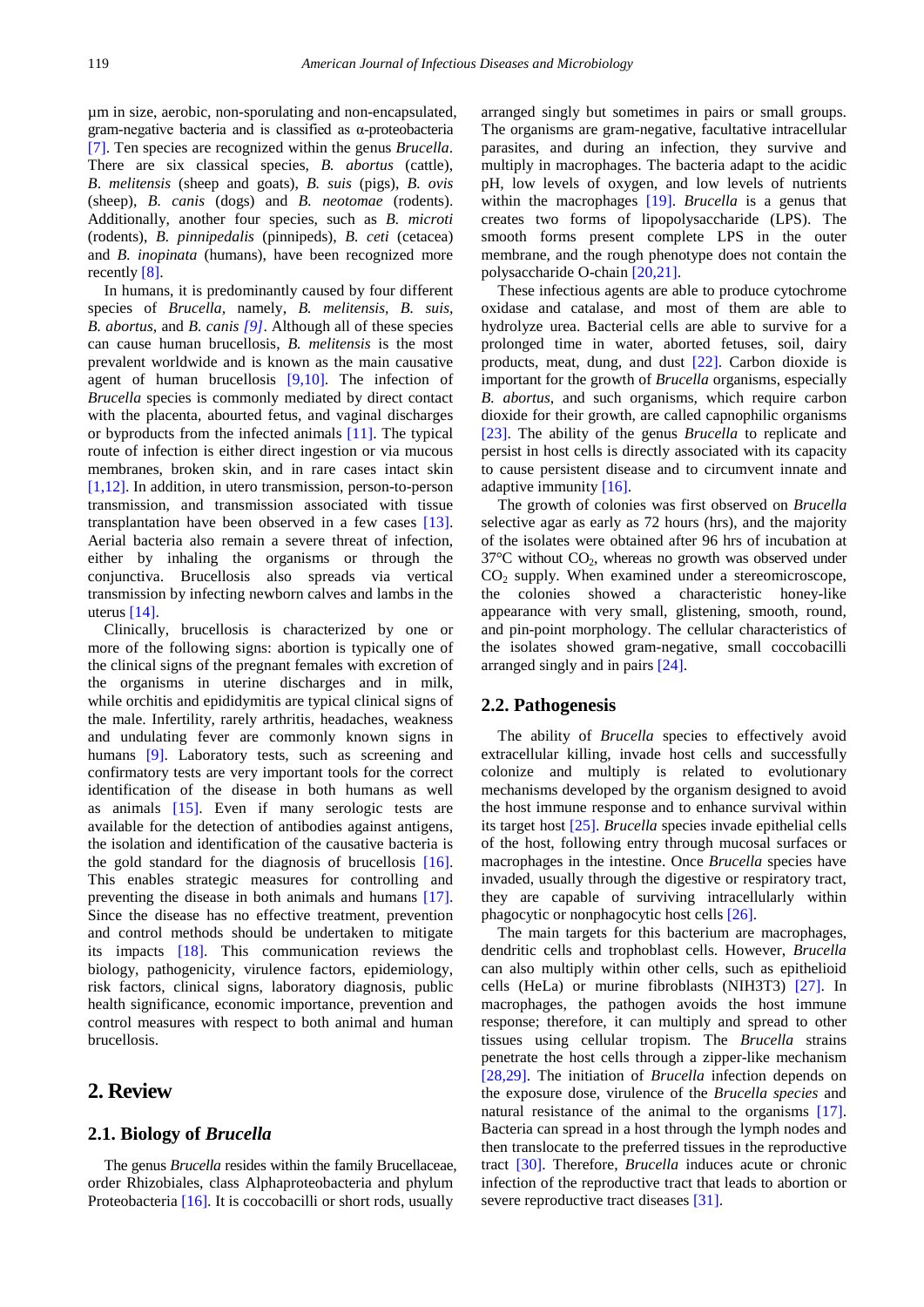### **2.3. Virulence Factors**

*Brucella* species lack classical bacterial virulence factors such as exotoxins, cytolysins, a capsule, fimbriae, flagella, plasmids, lysogenic phages, endotoxic lipopolysaccharide, or inducers of host cell apoptosis [\[26\].](#page-7-19) LPS is an essential virulence factor of *Brucella,* as it prevents complement-mediated bacterial killing and provides resistance against antimicrobial peptides such as lactoferrin [\[20\].](#page-7-14) LPS consists of lipid A, oligosaccharide core and O-antigen in gram-negative bacteria [\[27\].](#page-7-20) Three features distinguish it from other gram-negative bacteria and characterize lipid A found in *B. abortus, namely,* i) the fundamental component is diaminoglucose instead of glucosamine, ii) longer acyl groups, and iii) lipid A is connected to the core by amide bonds instead of ester and amide bonds [\[20\].](#page-7-14)

*Brucella* LPS is a relatively poor inducer of gamma interferon and tumor necrosis factor α, both of which are essential for the elimination of the organism [\[32\].](#page-7-24) Another important virulence mechanism of *Brucella* is the BvrR/BvrS two-component regulatory system, which is required for modulation of the host cell cytoskeleton upon *Brucella* invasion, and for regulation of the expression of outer membrane proteins, some of which are required for full virulence [\[26\].](#page-7-19) Urease may protect *Brucella* during passage through the digestive tract (stomach) when the bacteria access their host through the oral route. The possibility of production of nitric oxide reductase enzymes helps to protect *Brucella* against low-oxygen conditions inside macrophages [\[27\]](#page-7-20). Cyclic β-1,2-glucans, which are also part of the outer membrane, are also required for intracellular survival of *Brucella* [\[33\].](#page-7-25)

## **2.4. Epidemiology of Brucellosis**

The disease occurs worldwide, except in countries where bovine brucellosis (*B. abortus*) has been eradicated [\[34\].](#page-7-26) Brucellosis remains endemic in European Mediterranean, Northern and Eastern Africa, near East countries, India, Central Asia, Mexico and Central and South America countries [\[3,17\].](#page-7-27) Although brucellosis is endemic in most areas of the world, in much of Northern Europe, Australia, the US and Canada, it has been eradicated or virtually eradicated from the livestock following lengthy and expensive control programs [\[35\].](#page-7-28) Among the members of the *Brucella* group, *B. abortus*, *B. melitensis* and *B. suis*  species are not host-specific and may transmit to other animal species; hence, from epidemiological evidence, the three species, namely *B. abortus, B. melitensis*, and *B. suis* have distinct host preferences but all have a wide range of host species, including human[s \[36\].](#page-7-29)

#### **2.4.1. Risk Factors in Animals**

#### **2.4.1.1. Management Factor**

The spread of the disease from one herd to the other and from one area to another is almost always due to the movement of an infected animal from an infected herd into a non-infected susceptible herd [\[26\].](#page-7-19) Hence, lack of strict movement control of animals from one area to another, lack of proper hygienic practices and good husbandry management play a great role in the increase in the prevalence of brucellosis [\[17\].](#page-7-11) In a previous report from Uganda that estimated the prevalence and risk factors for brucellosis among goats, it was observed that hiring caretakers instead of owners looking after the animals was a major risk factor for brucellosis [\[37\].](#page-7-30)

#### **2.4.1.2. Agent Factor**

*Brucella* is an intracellular pathogen that is able to survive and replicate within phagocytic cells. It can persist on fetal tissues and soil or vegetation for 21-81 days depending on month, temperature, and exposure to sunlight [\[38\].](#page-7-31) *Brucella* bacteria can also survive in cold areas and froozen meat for long periods of time [\[39\].](#page-7-32) It has been recovered from the fetuses and from manure that has remained in a cool environment for  $> 2$  months. *Brucella abortus* field strain persisted up to 43 days in soil and vegetation at naturally contaminated bison birth or abortion sites. The organisms are able to survive within host leukocytes and may utilize both neutrophils and macrophages for protection from humoral and cellular bactericidal mechanisms during the period of haematogenous spread [\[17\].](#page-7-11) The congregation of a large number of mixed ruminants at water points facilitates spread of the disease [\[9\].](#page-7-5)

#### **2.4.1.3. Host Factors In Animals.**

Population density (number of animals to land area) is attributed to increased contact between susceptible and infected animals. The health status of the animals may also play an immense role in the acquisition and spread of the disease infection [\[17\].](#page-7-11) Therefore, host factors associated with the spread of brucellosis within a herd include unvaccinated animals in infected herds, herd size, population density, age, sexual maturity, use of maternity pens, and close living with wild animals [\[38\].](#page-7-31)

#### **2.4.1.4. Environmental and Climatic Factors**

The survival of the organism in the environment plays an important role in the epidemiology of the disease [\[40\].](#page-7-33) *Brucella* may retain infectivity for several months in water, aborted fetuses and fetal membranes, feces and liquid manure, wool, hay, on buildings, equipment, and clothes. The organism is also able to withstand drying, particularly in the presence of extraneous organic material, and will remain viable in dust and soi[l \[17\].](#page-7-11)

#### **2.4.2. Risk Factors of Human Brucellosis**

#### **2.4.2.1. Occupational Exposure**

Brucellosis is an occupational hazard with those particularly at risk either living in close proximity with animals or handling them; laboratory workers, abattoir workers, farmers, and veterinarians are at high risk of acquiring the infection [\[3,39,41\].](#page-7-27) Handling aborted materials or attending retained placenta or dystocia without protective gear is a common practice for most field veterinary assistants, abattoir workers, and in many rural pastoral settings [\[16,41,42\].](#page-7-10)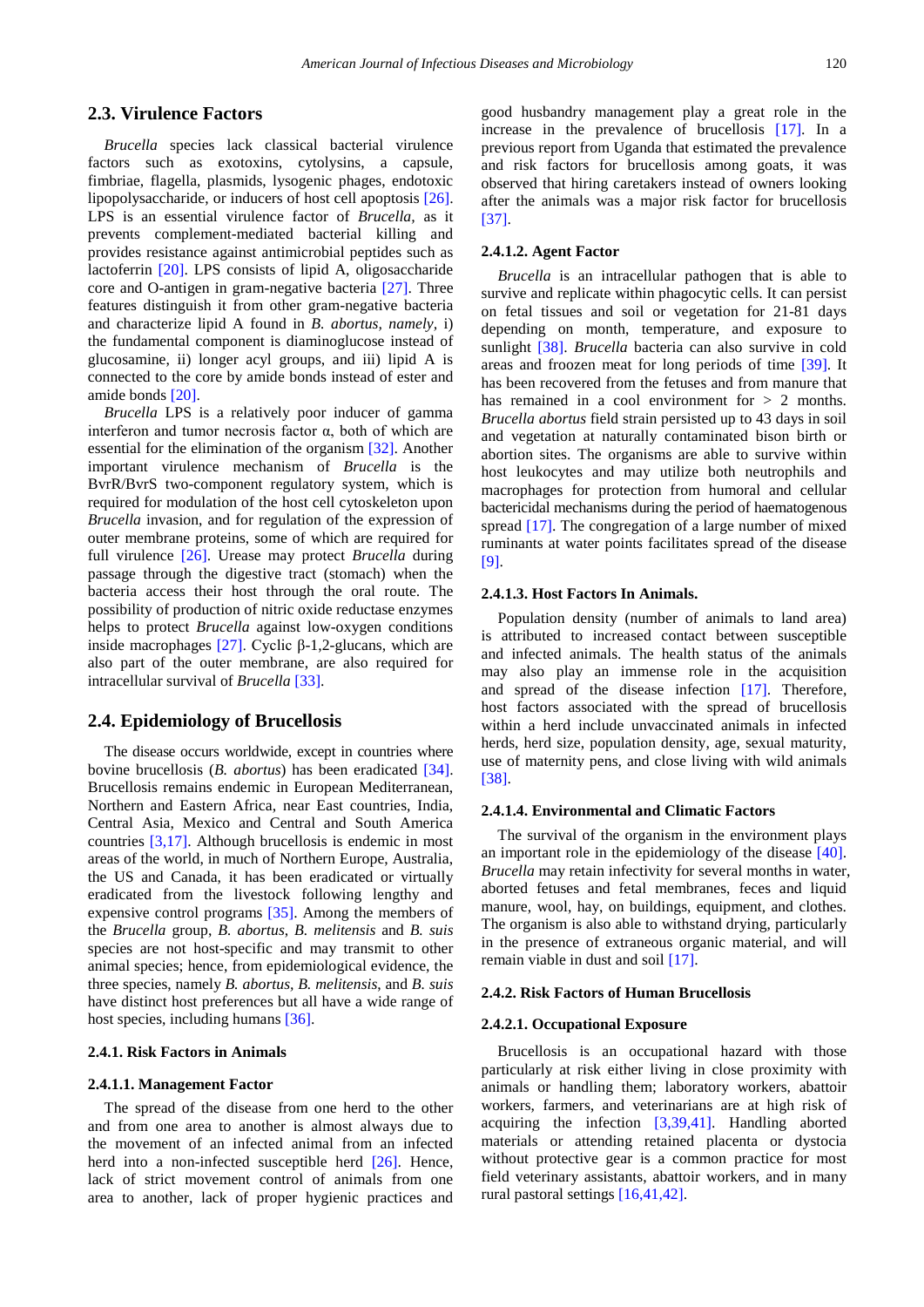#### **2.4.2***.***2. Oral Route**

Dairy products and raw camel milk are the main sources of infection for people who do not have direct contact with animals [\[43,44\].](#page-7-34) In contrast to dairy products, the survival time of *Brucella* in meat seems extremely short, except in frozen carcasses where the organism can survive for years [\[39\].](#page-7-32)

#### **2.4.2***.***3. Age and Sex**

The disease is very largely occupational, and the majority of cases are males between the ages of 20 and 45 years [\[44\].](#page-7-35) In situations where enforcement of hygienic measures is very difficult, the whole population is at risk, and many cases occur in women and children. In nomadic societies, adults have often been exposed to infection at an early age, and do not manifest acute disease [\[38\].](#page-7-31)

#### **2.4.2***.***4. Pregnancy and Breastfeeding**

Brucellosis is one of the diseases that poses health hazards during the course of pregnancy and carries the risk of spontaneous abortion or intrauterine transmission to the infant. In any event, prompt diagnosis and treatment of brucellosis during pregnancy can be lifesaving for the fetus. Occassionlly, human-to-human transmission from lactating mothers to their breastfed infants has been reporte[d \[6\].](#page-7-36)

#### **2.4.2***.***5. Seasons**

In humans, the prevalence of the disease is high in the summer season. Considering the standard incubation period of 2-4 weeks and the fact that lamb slaughter is traditionally at a peak during the Easter period, it might be expected that occupational exposure would result in a peak of human cases between March and May. The observed peak between April and June could be related to the production and consumption of fresh cheese, starting just after lamb slaughter [\[45\].](#page-7-37)

#### **2.4.3. Source of Infection and Mode of Transmission**

Both vertical and horizontal transmissions of brucellosis exist in animals. Horizontal transmission occurs through ingestion of contaminated feed, skin penetration via conjunctiva, inhalation, and udder contamination during milking or by licking the discharge of an animal, newborn calf or retained fetal membrane [\[39\].](#page-7-32) A fetus can be infected in the uterus or suckling of infected dams. Congenital infection that occurs during parturition is frequently cleared, and only a few animals remain infected as adults [\[46\].](#page-7-38) Venereal infections can also occur and are mainly infected with *B. suis* infections. The importance of venereal transmission varies with the species; it is the primary route of transmission for *B. ovis*, *B. suis,* and *B. canis. Brucella abortus* and *B. melitensis* can be found in semen, but the venereal transmission of these organisms is uncommon [\[47\].](#page-7-39) In humans, brucellosis is spread through contact with blood, body tissues, or body fluids of infected animals. The most common method of infection is the consumption of unpasteurized milk and dairy products [\[17\].](#page-7-11) In the laboratory and probably in abattoirs, *Brucella* can be transmitted through aerosols, contact with laboratory cultures and tissue samples, and accidental injection of live *Brucella* vaccines [\[48\].](#page-7-40)

# **2.5. Clinical Signs**

#### **2.5.1. In Animals**

Clinically, the disease is characterized by one or more of the following signs in animal species: abortion, retained placenta, orchitis, epididymitis and, rarely, arthritis, with excretion of the organisms in uterine discharges, and in milk [\[1,9\].](#page-7-0) Infertility is a common sequel of animal brucellosis and is one of the factors that is responsible for the negative impact on the economy. In horses, *B. abortus*  and occasionally *B. suis* can cause inflammation of the supraspinous or supraatlantal bursa; these syndromes are known, respectively, as fistulous withers or poll evil [\[1,39\].](#page-7-0) The bursal sac becomes distended with clear, viscous, straw-colored exudates, and develops a thickened wall. Fistulous withers are the most common clinical sign in equine brucellosis, while some horses appear to suffer a generalized infection with clinical signs, including general stiffness, lameness, fluctuating temperature, and lethargy [\[9,49\].](#page-7-5)

#### **2.5.2. In Humans**

Human brucellosis is characterized by a variable incubation period (from several days up to several months) and is an acute or sub-acute febrile illness, and complication affecting any organ and systems [\[39\].](#page-7-32) General symptoms of brucellosis are often vague and similar to those of flu [\[38\].](#page-7-31) These symptoms include symptoms of continued, intermittent or irregular fever of variable duration, with headaches, weakness, profuse sweating, chills, depression, weight loss, abdominal pain, and cough [\[1,3,41\].](#page-7-0) Localized suppurative infections may also occur. Abortion may also occur during the early trimesters of pregnancy [\[16,50\].](#page-7-10)

#### **2.6. Diagnosis**

#### **2.6.1. Bacterial Isolation**

Although there are many diagnostic methods for *Brucella* species, isolation and culturing of the organism are the gold standard tests [\[26\].](#page-7-19) All *Brucella* strains are relatively slow growing, and because the specimens from which isolations are commonly performed, attempted, are frequently heavily contaminated and therefore, the use of a selective medium, such as Farrell's medium, is advocated [\[5\].](#page-7-2) Incubation normally continues for 72 hours, but a negative diagnosis may only be declared after a weeklong incubation. Specimens that may be used for *Brucella* isolation include fetal stomach fluid, spleen, liver, placenta, lochia, milk (especially colostrum or milk within a week of calving), semen and especially supramammary (chronic and latent infections) and retropharyngeal (early infections) lymph nodes, which are preferred, but iliac, prescapular and parotid lymph nodes can also be used. *Brucella* species colonies are elevated, transparent, convex, with intact borders, smooth, and a brilliant surface [\[17\].](#page-7-11) The colonies have a honey color under transmitted light. The optimal temperature for culture is  $37^{\circ}$ C, with a temperature range of 20°C to 40°C, and the optimal pH ranges from 6.6 to 7.4. Some *Brucella* species require  $CO<sub>2</sub>$ for growth. Typical colonies appear after 2 to 30 days of incubation, but a culture can only be considered negative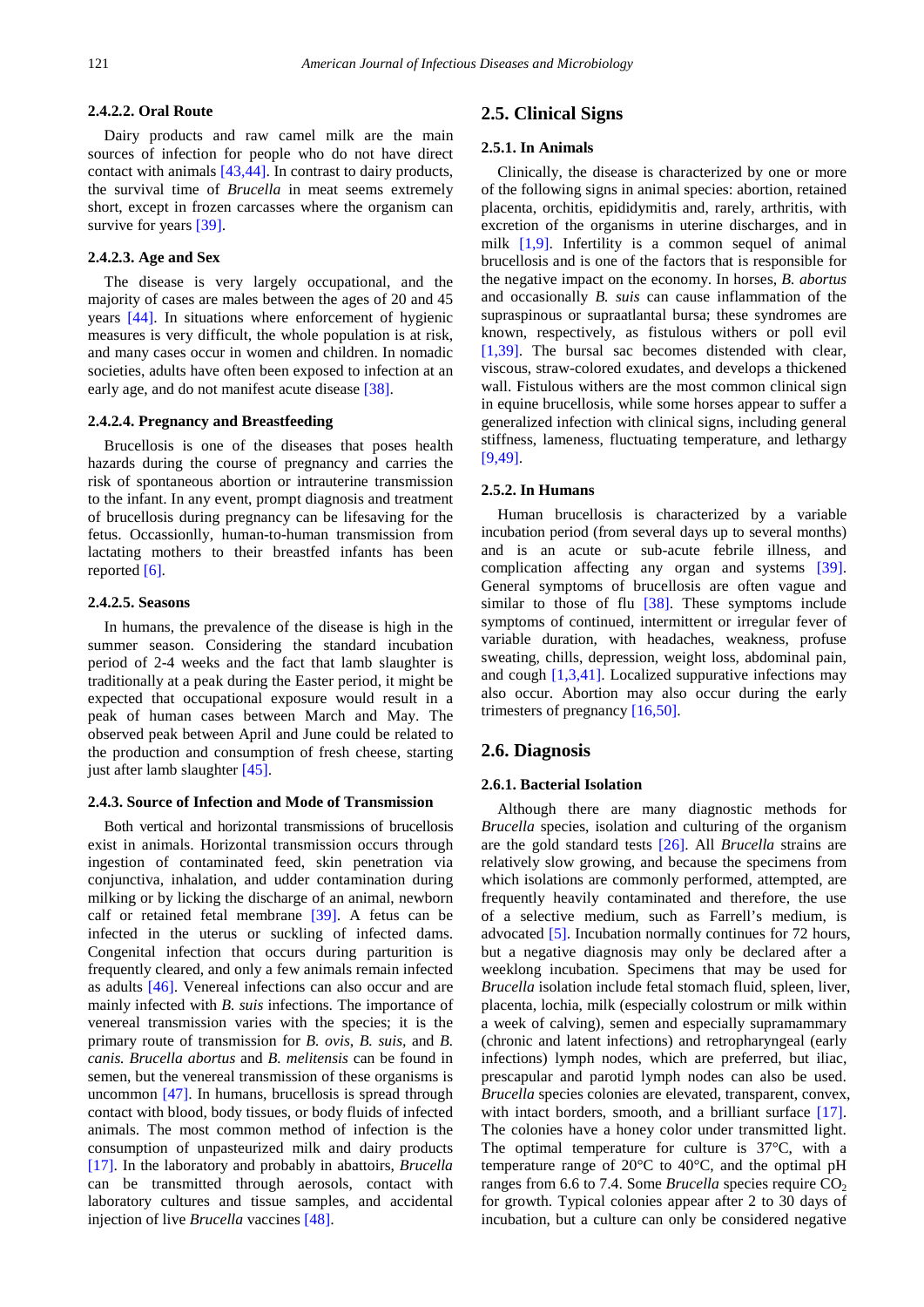when no colonies appear after 2 to 3 weeks of incubation [\[47\].](#page-7-39)

#### **2.6.2. Modified acid fast Stain**

The disease can be confirmed by demonstration of the bacteria in the smears. The smears were made from vaginal discharges, placenta, colostrum, fetal stomach fluid or of the aborting cow's lochia, and the abomasum of the aborted fetus using modified Ziehl-Neelsen (MZN) stain [\[17\].](#page-7-11) Impression smears may be taken from freshly cut and blotted tissue surfaces, e.g., placenta cotyledons, by firmly pressing the slide surface against the tissue. Allow to air dry and heat fix smears. In MZN-stained smears, the bacteria appear as red intracellular coccobacilli, whereas most other bacteria stain blue [\[51\].](#page-8-0)

#### **2.6.3. Serological Tests**

Serological tests are crucial for the laboratory diagnosis of brucellosis since most control and eradication programs for brucellosis depend on these methods [\[52\].](#page-8-1) They can be broadly divided into two groups: screening tests and confirmatory tests [\[16\].](#page-7-10) Although several serological tests have been used for the laboratory testing of brucellosis, no single test is convenient in all epidemiological investigations due to problems of sensitivity and/or specificity [\[53,54\].](#page-8-2) The most common serological tests used in brucellosis are the serum agglutination test, Rose Bengal plate test, and indirect enzyme linked immunosorbent assay [\[3,26\].](#page-7-27) The Rose Bengal plate test (RBPT) is the most widely used screening test for brucellosis in both humans and animals for its easy application and apparent simplicity of reading [\[3\].](#page-7-27) However, interpretations of the RBPT results can be affected by personal experience [\[55\].](#page-8-3)

The drawbacks of RBT include low sensitivity, particularly in chronic cases, relatively low specificity in endemic areas, and prozones that make strongly positive sera appear negative in RBT [\[56\].](#page-8-4) The Milk RingTest (MRT) is also an excellent screening test for dairy cattle [\[1,16\].](#page-7-0) MRT is a simple and effective serological method but can only be used with cow's milk [\[1\].](#page-7-0) A drop of haematoxylin-stained antigen is mixed with a small volume of milk in a glass or plastic tube [\[52\].](#page-8-1) MRT is applicable to the entire herd and yields a rough picture of the status of infection and is very uncertain at the individual animal level. It has some drawbacks, such as less reliability in large herds, and inability to be used for male animals [\[26\].](#page-7-19)

The complement fixation test (CFT) is a widely used confirmatory test for brucellosis. Due to its high accuracy, complement fixation is used as a confirmatory test for *B. abortus, B. melitensis*, and *B. ovis* infections, and it is the reference test recommended by the Organization for Animal Health (OIE) for international transit of animals [\[57\].](#page-8-5) In most cases, CFT is used on RBPT-positive sera, but similar to RBPT, it is also affected to a large extent by the misuse of the strain 19 vaccine, particularly when recent or repetitive vaccinations have been used in sexually mature heifers and cows. It is almost impossible to prescribe strict cutoff readings that indicate infection, particularly when S19 vaccination reactions play a role due to their misuse [\[17\].](#page-7-11) Some of the problems of CFT are few positive reactions, sometimes negative results in the early stage of infections, and the test is rather expensive and complicated. Other problems include the subjectivity of the interpretation of occasional direct activation of complement by serum (anti complementary activity) and the inability of the test for use with hemolyzed serum samples. False positive results may also occur in animals infected with organisms antigenically related to *Brucella [\[9\]](#page-7-5)*.

Enzyme-linked immunosorbent assay (ELISA) has become popular as a standard assay for the diagnosis of brucellosis [\[1\].](#page-7-0) It is an excellent method for screening large populations for *Brucella* antibodies and for differentiation between any acute and chronic phases of the disease [\[17\].](#page-7-11) The ELISA method poses a great opportunity to identify all four antibody classes (IgM, IgG1, IgG2 and IgA) [\[58\].](#page-8-6) The ELISA is a very good control test in brucellosis-free areas and for survey testing of areas where no vaccination has been performed, but complicated and cannot be carried out everywhere, especially where vaccination has been done and is still not well standardized [\[26\].](#page-7-19)

The serum agglutination test (SAT) is one of the standard serological tests used for the diagnosis of brucellosis [\[41,59\].](#page-7-41) It is easy to perform and does not require expensive equipment and training. SAT measures the total quantity of agglutinating antibodies IgM and IgG. This test is based on the reactivity of antibodies against the smooth lipopolysaccharide of *Brucella*. Excess antibodies resulting in false negative reactions due to the prozone effect can be overcome by applying a serial dilution of 1:2 through 1:64 of the serum samples, thus increasing the test specificity [\[60\].](#page-8-7) Drawbacks of the serum agglutination test include the inability to diagnose *B. canis* infections and the appearance of cross-reactions of IgM immunoglobulins with *Francisella tularensis*, *Escherichia coli* O116 and O157, *Salmonella urbana*, and *Yersinia enterocolitica* O:9. Some of these shortcomings can be overcome by modifications, such as the addition of EDTA, 2-mercaptoethanol, or antihuman globulin [\[52\].](#page-8-1)

#### **2.6.4. Molecular Tests**

Polymerase chain reaction (PCR) is an *in vitro* technique for nucleic acid amplification, which is commonly used to diagnose infectious diseases. PCR is now one of the most frequently used assays for the diagnosis of human brucellosis  $[3,61]$ . PCR and/or its variants, based on the amplification of specific genomic sequences of the genus, species or even biotypes of *Brucella* species, are the most broadly used molecular techniques for brucellosis diagnosis [\[62\].](#page-8-8) Real-time PCR is more rapid and more sensitive than conventional PCR. It does not require postamplification handling of PCR products, thereby reducing the risk of laboratory contamination and false positive results. Real-time PCR assays have been recently described to test *Brucella* cell[s \[17\].](#page-7-11)

#### **2.7. Public Health Importance**

Brucellosis has been reported in 100 different countries worldwide and is a serious threat not only to livestock but also to human health globally [\[3\].](#page-7-27) Despite its impact on economic status in affected countries, it is also associated with high morbidity, both for humans and animals in developing countries [\[63\].](#page-8-9) During a severe outbreak of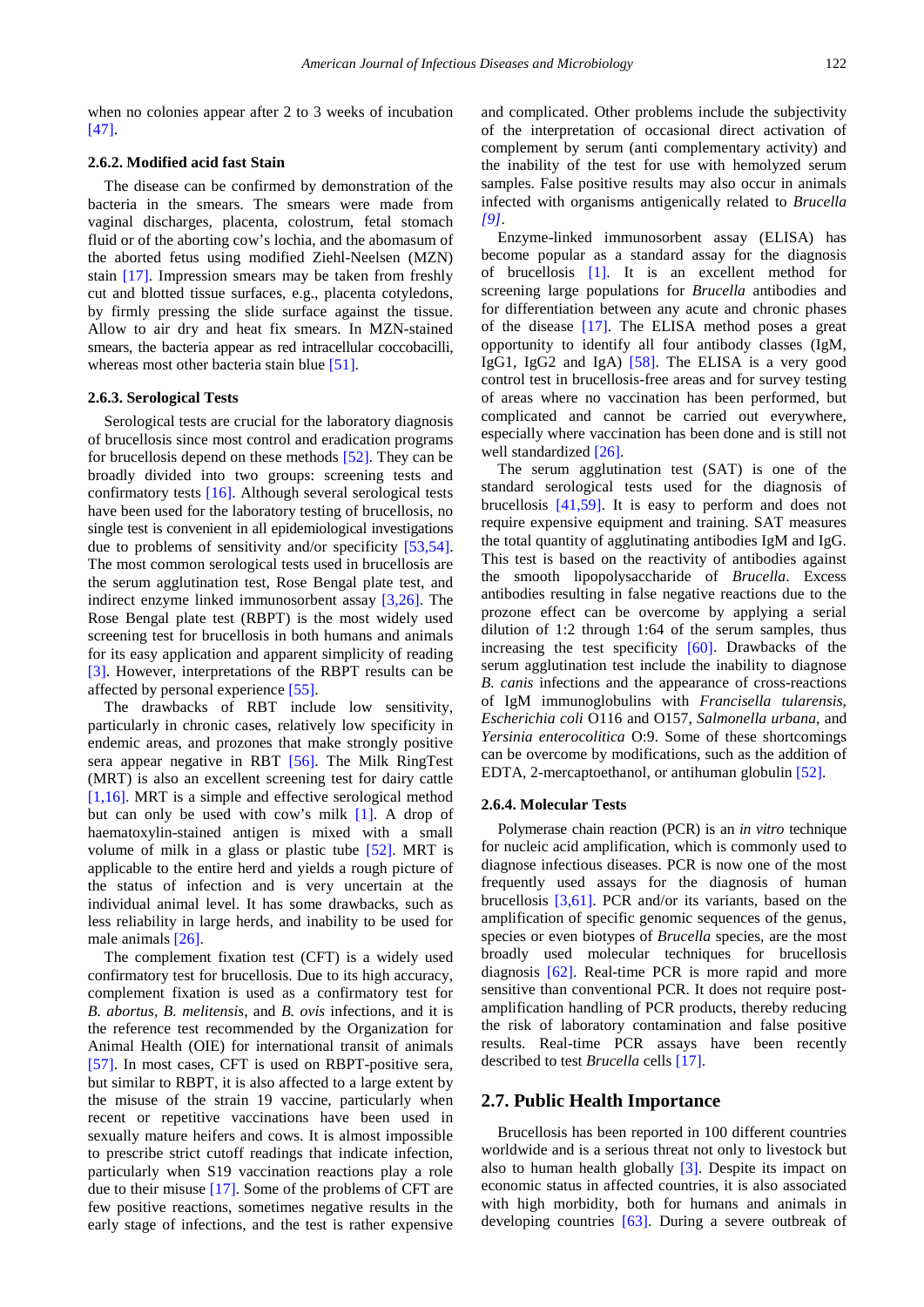brucellosis in dairy buffaloes, two animal attendants and one veterinarian contracted *Brucella* infection. All three persons developed clinical signs of brucellosis, including fever, chills, anorexia, weakness, headache, joint pain, sweating, and coughing. The diagnosis was confirmed by the demonstration of a high titre of *Brucella* agglutins in the sera by a standard tube agglutination test in the sick induduals, and all patients received treatment with antibacterial antibiotics and other supportive drugs for 6 weeks to 10 weeks [\[41\].](#page-7-41) Brucellosis outbreak was observed where four persons from a poor family of Indian village were affected. All four patients were young male adults who consumed infected raw goat milk [\[3\].](#page-7-27) Currently, half a million cases of brucellosis occur in humans around the world annually [\[3\].](#page-7-27) The prevalence of infection in animal reservoirs is key to its occurrence in humans [\[26\].](#page-7-19) It is a significant health risk for the entire community since there is close contact between humans and their livestock through sharing the same housing enclosures. The expansion of animal industries, the lack of hygienic measures in animal husbandry, and poor food handling partly account for brucellosis as a significant public health hazard [\[39\].](#page-7-32)

All ages of human beings are susceptible, and even congenital cases have been recorded [\[44\].](#page-7-35) The prevalence of infection in animal reservoirs is key to its occurrence in humans. The prevalence of human brucellosis differs between areas and has been reported to vary with standards of personal and environmental hygiene [\[8\].](#page-7-4) *Brucella* can be used as bioterrorism to attack human and/or animal populations [\[44\].](#page-7-35)

#### **2.8. Economic Importance of Brucellosis**

The epidemiology of brucellosis is complex. The important factors that could contribute to the occurrence and spread of livestock, among others, include farming systems and practices, farm sanitation, livestock movemen, and sharing of grazing lands. Brucellosis occurring worldwide in domestic and game animals as well as humans creates a serious economic problem for intensive and extensive livestock production systems [\[26\].](#page-7-19)

The disease is a major veterinary and human health importance in the economies of affected countries, and it has many economic impacts [\[40,64\].](#page-7-33) The economic losses of brucellosis include losses due to abortion in the affected animal population, diminished milk production, *Brucella* mastitis and contamination of milk, culling and condemnation of infected animals due to breeding failure, endangering animal export, human brucellosis causing reduced work capacity through sickness, government costs on research and eradication schemes, and losses of financial investments [\[16\].](#page-7-10) Bovine brucellosis causes an estimated financial loss of US Dollar 344 billion to the livestock industry worldwide. It is estimated that annual losses from bovine brucellosis in Latin America are approximately US\$ 600 million [\[3\].](#page-7-27)

# **2.9. Prevention Measures of Brucellosis in Animals**

The aim of prevention and control programs in animals is to reduce the impact of a disease on human health and its economic consequences. The common approaches used to prevent brucellosis include management and biosecurity, hygienic disposal of aborted fetuses, fetal membrane and discharges with subsequent disinfection of contaminated area, test and isolation/slaughter, and vaccination [\[1,65\].](#page-7-0)

#### **2.9.1. Management and Biosecurity**

The use of appropriate management and biosecurity measures is of critical importance to prevent the entrance of the disease in a naïve epidemiological unit. These strategies include the implementation of quarantine before the introduction of new animals, the control of animal movements, the isolation of pregnant females before parturition, and quality control of semen [\[66,67\].](#page-8-10)

#### **2.9.2. Test and Isolation/Slaughter**

In most cases, testing and slaughter of positive animals is only successful in reducing the incidence if the herd or flock prevalence is very low. Retention of positive animals is less hazardous if the remaining animals have been vaccinated but should only be considered as a last resort. The immediate slaughter of test-positive animals is expensive, and requires animal owner cooperation and compensation [\[68\].](#page-8-11)

#### **2.9.3. Hygiene**

The goal in the application of hygiene methods to the prevention of brucellosis is to reduce the exposure of susceptible animals to those that are infected or to their discharges and tissues. Hygienic measures are essential to limit and control the bacterial load in the environment, decreasing the possibility of contact with viable *Brucella* species, and should be systematically implemented. Removal of abortion products, full cleaning and disinfection of premises and elimination of waste is needed [\[1,69,70\].](#page-7-0)

#### **2.9.4. Control of Animal Movement**

Animals should be individually identified by brand, tattoo or ear tag. Unauthorized sale or movement of animals from an infected area to other areas should be forbidden. This applies to the transport of animals and of certain animal products within countries as well as between countries, following the general principles and procedures as specified in the International Zoo-sanitary Code [\[44\].](#page-7-35)

#### **2.9.5. Vaccination**

There is general agreement that the most successful method for the prevention and control of brucellosis in animals is vaccination [\[71\].](#page-8-12) Vaccination is used to increase the population's resistance to the disease. It is accepted as the most economically feasible measure to control animal brucellosis in endemic regions [\[72\].](#page-8-13) Three important vaccines are available to control brucellosis. The RB51 and S19 vaccines are used against *B. abortus* infections in bovids, and Rev1 is used against *B. melitensis* in small ruminants [\[73\].](#page-8-14) Vaccine decreases the likelihood of an abortion event, which in turn breaks the cycle of transmission, and protects the remaining animals in the herd [\[74\].](#page-8-15)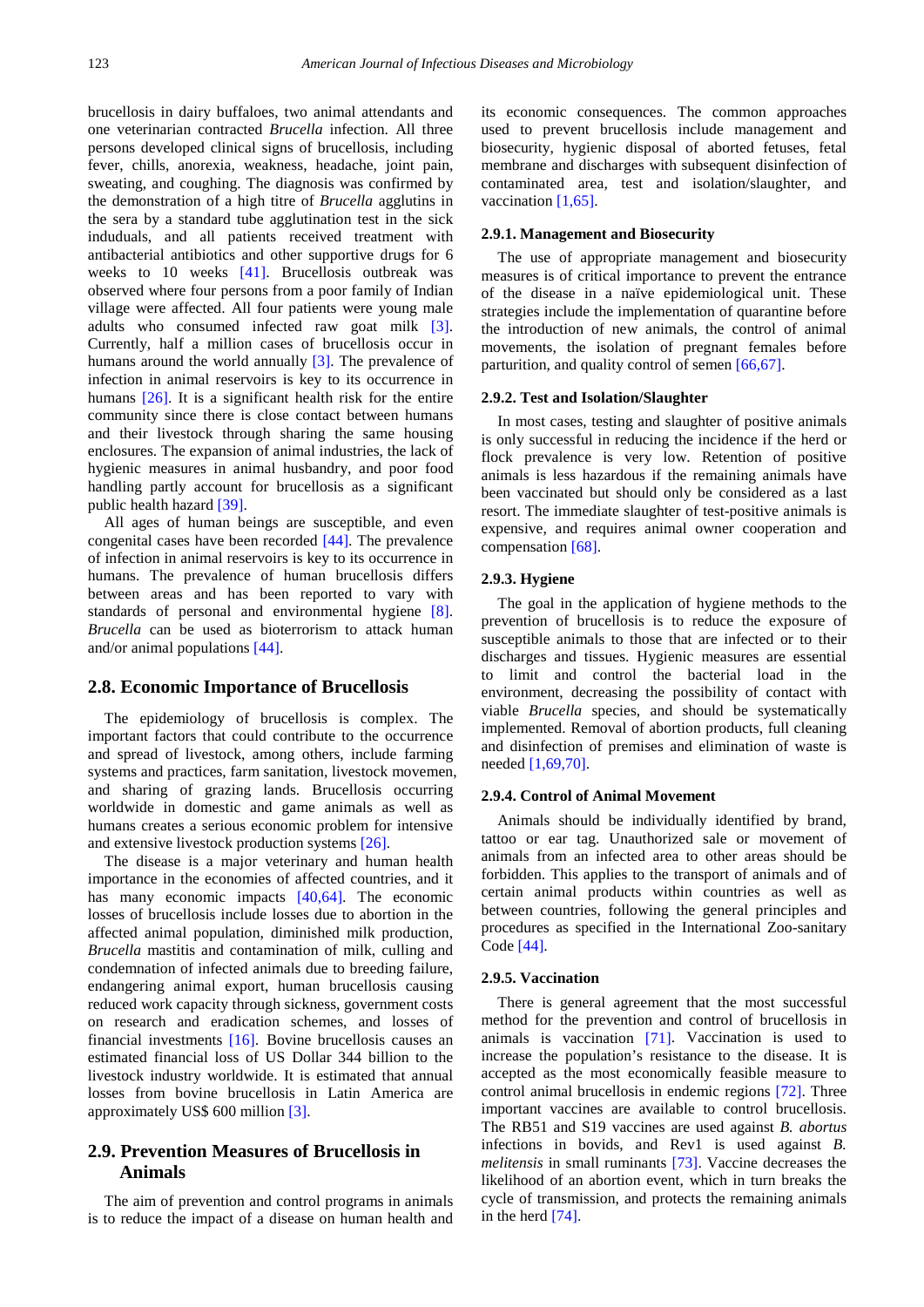#### **2.9.6. Chemotherapy**

It is mostly not successful because of intracellular sequestration of the organisms in the lymph nodes, mammary glands, and reproductive organs. If necessary, the treatments often given are sulphadiazine, streptomycin, chlortetracycline, and chloramphenicol [\[9\].](#page-7-5)

#### **2.10. Prevention of Brucellosis in Humans**

Control and eradication strategies vary between developed and developing countries. However, the burden of brucellosis infection is greatest in developing countries. In developed countries, such as the United States, great strides have been made since the initiation of and provision of funding for control and eradication efforts [\[75\].](#page-8-16) The most rational approach for preventing human brucellosis is control and eradication of the infection in animal reservoirs. As the ultimate source of human brucellosis is direct or indirect exposure to infected animals or their products, prevention must be based on elimination of such contact [\[76\].](#page-8-17)

#### **2.10.1. Hygiene and Sanitation**

Good hygiene, correct precautions and protective clothing are very important in preventing occupational exposure [\[77\].](#page-8-18) All persons carrying out high-risk procedures should wear adequate protective clothing [\[1,44,78,79\].](#page-7-0) Proper disposal (burial or burning) of placentas, nonviable fetuses, and disinfection of contaminated areas should be performed thoroughly [\[1,16,44\].](#page-7-0) Additionally, pasteurization should apply to all milk for human consumption, whether to be drunk without further processing or to be used for making other food products, and avoiding the practice of eating raw meat is important in preventing food-borne brucellosis [\[1,78\].](#page-7-0)

#### **2.10.2. Safety Measures in the Laboratory**

Each laboratory should have written procedures addressing the use of equipment (especially equipment that may generate aerosols); disinfection of equipment and contaminated materials, handling and processing samples; spill containment and cleanup; and waste handling [\[16\].](#page-7-10)

#### **2.10.3. Vaccination**

Safe and effective vaccines for the prevention of human brucellosis are not generally available [\[80\].](#page-8-19) Human vaccines in endemic areas could prevent disease transmission resulting from consumption of contaminated food products as well as potential bioterrorism or biowarfare agents, and protection against aerosol challenge [\[81\].](#page-8-20)

#### **2.10.4. Chemotherapy**

The optimal treatment for brucellosis is a combination regimen using two antibiotics since monotherapies with single antibiotics have been associated with high relapse rates. The combination of doxycycline with streptomycin is currently the best therapeutic option with fewer side effects and fewer relapses, especially in cases of acute and localized forms of brucellosis, and its regimen is considered the gold standard treatment for intracellular *Brucella* [\[26,82\].](#page-7-19)

#### **2.10.4. Prevention of Brucellosis through One Health Approach**

A very important approach for the prevention of brucellosis is that it is gaining increasing recognition around the world in recent years as the One Health approach. In the One Health Framework, veterinary, medical, environmental, and allied professionals and experts collaborate together with the aim of identifying possible risk factors for this infection and designing a suitable approach to combat the infection [\[38\].](#page-7-31) The dissemination of educational information about disease prevention to regions where *Brucella* infection is endemic is, therefore, essential for controlling the disease [\[83\].](#page-8-21) The development of an effective veterinary infrastructure is an important step to mitigating the disease in humans [\[84\].](#page-8-22)

# **3. Conclusion**

Brucellosis is a worldwide bacterial zoonotic disease affecting both humans and many species of animals. It has a high prevalence in many African countries and a very high economic and public health impact. Its impact on public health is very well related to the infected animal species from which transmission to humans occurs. The disease can be transmitted from infected animals to human beings through several routes. It causes considerable losses in animals as a result of abortion and a reduction in milk yield. Brucellosis is a special hazard to occupational groups. It is a highly prevalent disease of animals and humans in many countries of the world including Ethiopia and India. Vaccination and management practices, such as rearing of brucellosis-free animals, isolating and restricting movement of infected and/or suspected animals, incineration or burial for proper disposal of animal discharges and wastes, formulating a schedule for cleansing and disinfection of animal houses, feeding and watering troughs, and understanding proper hygienic practices in all stages can play a significant role in reducing its prevalence. Generally, there is no single prevention strategy that check the transmission of brucellosis amongst animals and humans. It is emphasized that veterinarians, medical health professionals, farmers, slaughter houses workers, and the community should collaborate through One Health approach to prevent and control brucellosis in humans and animals.

# **Acknowledgements**

The authors are very thankful to Prof. Dr.R.K. Narayan for his suggestions during the preparation of the Review and Anubha Priyabandhu for computer help.

# **Conflict of Interest**

The authors declare that they do not have conflicts of interest.

# **Source of Financial Grant**

There was no financial support.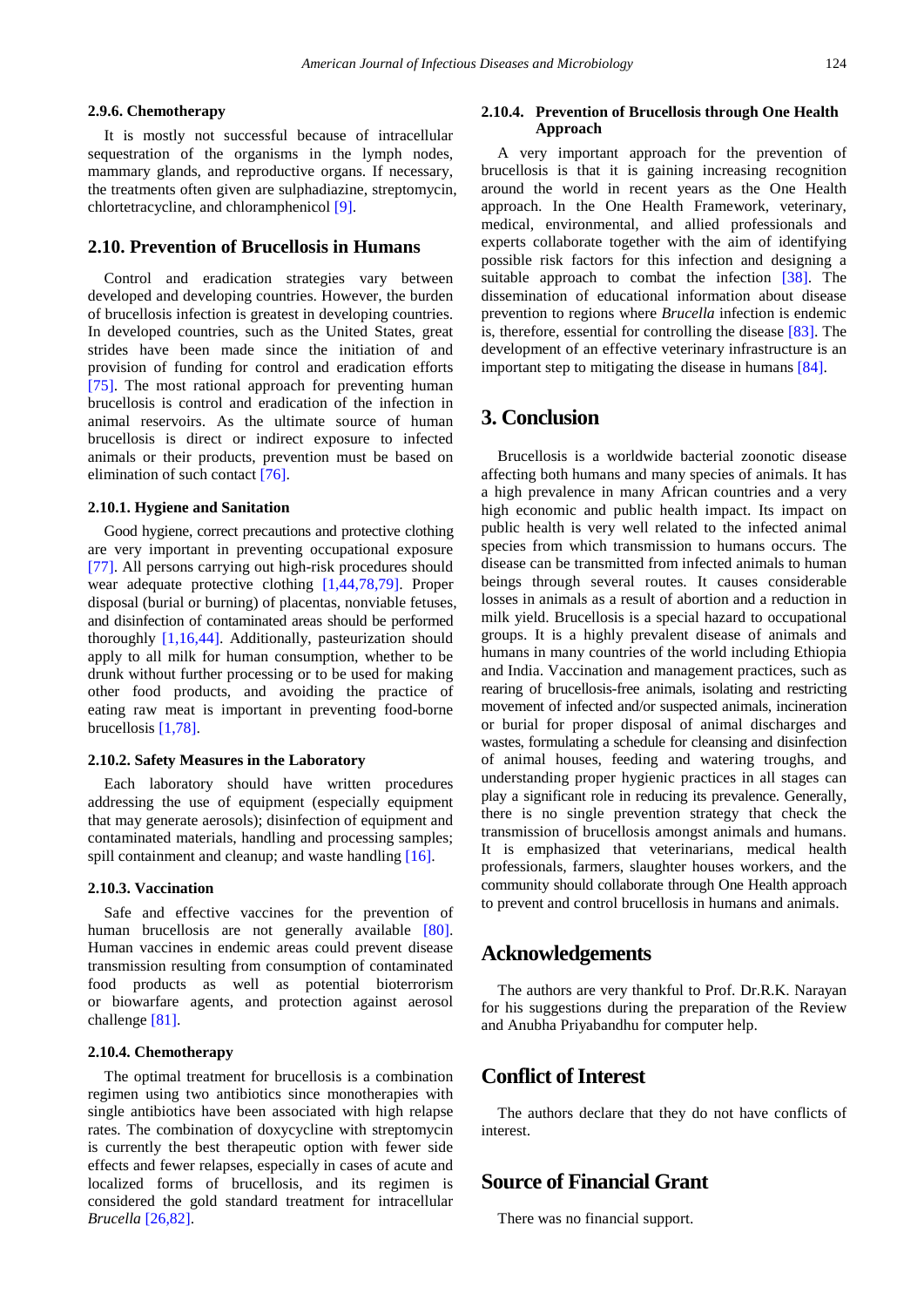# **References**

- <span id="page-7-0"></span>[1] Pal M.(2007).Zoonoses.2nd Ed. Satyam Publishers, Jaipur, India.
- [2] Kelkay MZ, Gugsa G, Hagos Y and Taddelle H (2017). Sero-prevalence and associated risk factors for *Brucella*seropositivity among small ruminants in Tselemti districts, Northern Ethiopia.*J*. *Vet*. *Med*. *Anim. Health*., 9(11): 320-326.
- <span id="page-7-27"></span>[3] Pal, M. 2018. Brucellsois: A highly infectious foodborne zoonotic diease of public health concern. Madridge Journal of Food Technology S1: 1-3.
- <span id="page-7-1"></span>[4] Franc KA, Krecek RC, Häsler BN and Arenas-Gamboa AM (2018). Brucellosis remains a neglected disease in the developing world: a call for interdisciplinary action. *BMC Public Health*, 18(1): 125.
- <span id="page-7-2"></span>[5] Pappas G, Papadimitriou P, Akritidis N, Christou L and Tsianos VE (2006). The new global map of human brucellosis.*Lancet Infect. Dis*., 6: 91-99.
- <span id="page-7-36"></span>[6] Dahouk S, Sprague L and Neubauer H. (2013). New developments in the diagnostic procedures for zoonotic brucellosis in humans.*Rev.Sci.tech. Off. Int. Epiz*., 32: 177-188.
- <span id="page-7-3"></span>[7] Pappas G, Akritidis N, Bosilkovski M, Tsianos E (2005) Brucellosis. N Engl J Med 352: 2325-2336.
- <span id="page-7-4"></span>[8] Pal M, Gizaw F, Fekadu G, AlemayehuG and Kandi V(2017). Public Health and economic importance of bovine brucellosis: An overview. *Am.J. Epidemiol.Infec. Dis*., 5(2): 27-34.
- <span id="page-7-5"></span>[9] Radostits OM, Gay C, Blood CD and Hinchclift WK (2007). Veterinary Medicine, Textbook of the Diseases of Cattle, Sheep, Pigs, Goats and Horses., 10<sup>th</sup> Ed., ELBS Bailliere Tindall, London, UK.
- [10] Sohn AH, Probert WS and Glaser CA (2003). Human neurobrucellosis with intra cerebral granuloma caused by a marine mammal *Brucella* species. *Emerg. Infect. Dis. J*., 9: 485-488.
- <span id="page-7-6"></span>[11] Ferrero MC, Hielpos SM, Carvalho BN, Barrionuevo P, Corsetti PP, Giambartolomei HG, *et al*. (2014). Key role of toll-like receptor 2 in the inflammatory response and major histocompatibility complex class II downregulation in *Brucellaabortus* infected alveolar macrophages. *Infect. Immun*., 82: 626-639.
- [12] Tegegn AH, Feleke A, Adugna W and Melaku SK (2016).Small Ruminant Brucellosis and Public Health Awareness in Two Districts of Afar Region, Ethiopia.*J. Vet. Sci. Technol*., 7(4): 335.
- <span id="page-7-7"></span>[13] Tuon FF, Gondolfo RB andCerchiari N (2017). Human-to-human transmission of *Brucella*: A systematic review. *Trop. Med. Int. Health*, 22:539-546.
- <span id="page-7-8"></span>[14] Rossetti CA, Arenas-Gamboa AM and Maurizio E (2017).Caprine brucellosis: Ahistorically neglected disease with significant impact on public health. *PLoSNegl. Trop. Dis*., 11: e0005692.
- <span id="page-7-9"></span>[15] Al Dahouk S, Tomaso H, Prenger-Berninghoff E, Splettstoesser W, Scholz H and Neubauer H (2005).Identification of *Brucella* species and biotypes using polymerase chain reaction-restriction fragment length polymorphism (PCR-RFLP). *Critical Rev. Microbiol*., 31: 191-196.
- <span id="page-7-10"></span>[16] FAO (2003). Guidelines for coordinated human and animal brucellosis surveillance. FAO Animal Production and Health Paper. Pp.156.
- <span id="page-7-11"></span>[17] Bedore B and MustefaM (2019). Review on epidemiology and economic impact of small ruminant brucellosis in Ethiopian perspective. *Vet. Med. Open J*., 4(1): 77-86.
- <span id="page-7-12"></span>[18] Tewodros A. E, Dawit A. A (2015). Sero-Prevalence of Small Ruminant Brucellosis in and around Kombolcha, Amhara Regional State, North-Eastern Ethiopia. J. Vet. Sci. Med. Diagn. 4  $(5)$ .
- <span id="page-7-13"></span>[19] Kőhler S, FoulongneV,Ouahrani-Bettache S, BourgG, Teyssler J, Ramuz M and Liautard JP (2002). The analysis of the intramacrophagicvirulome of *Brucella suis* deciphers the environment encountered by the pathogen inside the macrophage host cell. *Proc. Natl. Acad. Sci. USA.* 99(24): 15711*-*15716.
- <span id="page-7-14"></span>[20] Lapaque N, Moriyon I, Moreno E and Gorvel JP. (2005). *Brucella*lipopolysaccharide acts as a virulence factor. *CurrOpinMicrobiol*.,8(1): 60*-*66.
- [21] Seleem M. N, Boyle S. M, Sriranganathan N (2010). Brucellosis: A re-emerging zoonosis. Vet. Microbiol.140: 392-398.
- <span id="page-7-15"></span>[22] Gwida M, Al Dahouk S, Melzer F, Rősler U, NeubauerHand Tomaso H. (2010). Brucellosis – regionally emerging zoonotic disease? *Croat. Med. J*., 51(4): 289*-*295.
- <span id="page-7-16"></span>[23] Fernando P, Nielsen K, Samartino L and Yu W (2010). Diagnosis of Brucellosis. *The Open Veterinary Science Journal*, 4(1): 46-60.
- <span id="page-7-17"></span>[24] Tekle M, Legesse M, Edao BM, AmeniG and Mamo G. (2019). Isolation and identification of *Brucella melitensis* using bacteriological and molecular tools from aborted goats in the Afar region of North-Eastern Ethiopia.*BMC Microbiology*, 19(108): 1-6.
- <span id="page-7-18"></span>[25] Goodwin ZI and Pascual DW (2016). Brucellosis vaccines for livestock. Vet.Immunol.Immunopathol, 181: 51-58.
- <span id="page-7-19"></span>[26] Luelseged A,Zeleke E, Tessema F, Getaneh B and Enbiyale G (2018). Review on Molecular Epidemiology and Public Health Significance of Brucellosis.*J. An. Res. Vet. Sci*., 2: 7.
- <span id="page-7-20"></span>[27] Głowacka P, Żakowska D, Naylor K, Niemcewicz M and Drózd AB.]. (2018). *Brucella*-Virulence Factors, Pathogenesis and Treatment. *J.Microbiol*., 67(2): 151-161.
- <span id="page-7-21"></span>[28] Gorvel J and MorenoE (2002). *Brucella* intracellular life: from invasion to intracellular replication. *Vet. Microbiol*., 90(4): 281*-*297.
- [29] Figueiredo P, Ficht TA, Rice-FichtA, Rossetti CA and Adams LG(2015). Pathogenesis and immunobiology of brucellosis review of *Brucellae* host interactions.*Am. J. Pathol.* 185(6): 1505*-*1517.
- <span id="page-7-22"></span>[30] Kim S(2015). The interaction between *Brucella* and the host cell in phagocytosis, In: Baddour M. (ed.). Pp. 45*-*60.
- <span id="page-7-23"></span>[31] He Y(2012). Analyses of *Brucella* pathogenesis, host immunity, and vaccine targets using systems biology and bioinformatics. *Front. Cell. Infect. Microbiol.* 2:2.
- <span id="page-7-24"></span>[32] Yasmin B and Lone SA (2015). Brucellosis: An Economically Important Infection.*J Med Microb Diagn*., (4)4: 2-8.
- <span id="page-7-25"></span>[33] Briones G, Iñón de Iannino N, Roset M, Vigliocco A, Paulo P, et al. (2001).*Brucella abortus* cyclic beta-1, 2-glucan mutants have reduced virulence in mice and are defective in intracellular replication in HeLa cells. *Infect Immun*., 69: 4528-4535.
- <span id="page-7-26"></span>[34] Hashemi GR and Jafari A (2014). Preventive and Control Programme for Brucellosis in Human and Animals.*Journal of Zoonoses*, 1(1): 10-12.
- <span id="page-7-28"></span>[35] Whatmore AM (2009). Current understanding of the genetic diversity of *Brucella*, an expanding genus of zoonotic pathogens. *Infect Genet Evol*., 9(6): 1168-84.
- <span id="page-7-29"></span>[36] Gall D, Nielsen K, Forbes L, Cook W and Leclair D(2001). Evaluation of the fluorescence polarization assay and comparison to other serological assays for detection of brucellosis in cervids. *J Wild Dis*., 37: 110-118.
- <span id="page-7-30"></span>[37] Kabagambe EK, Elzer PH, Geaghan JP, Opuda-Asibo J, Scholl DT, Miller JE. Risk factors for Brucella seropositivity in goat herds in eastern and western Uganda. Prev Vet Med. 2001; 52(2): 91-108.
- <span id="page-7-31"></span>[38] Gemechu R (2017). Brucellosis and Its Control through One Health Approaches in Ethiopia.*J*.*Vet. Med*. *Res*., 4(3): 1080-1095.
- <span id="page-7-32"></span>[39] Addis M (2015). Public health and economic importance of brucellosis. *Public Pol. Admin. Res*., 5(7): 68-83.
- <span id="page-7-33"></span>[40] Beruktayet W and Mersh C (2016). Review of cattle brucellosis in Ethiopia. *An. Dis. J*., 5(2): 28-39.
- <span id="page-7-41"></span>[41] Pal,M.and Jain, H.S. (1986).Anthropozzonotic role of Brucella abortus. International Journal of Zoonoses 13: 246-248.
- [42] Musallam II, Abo-Shehada NM, Hegazy MY, Holt RH and Guitian JF (2016). Systematic review of brucellosis in the Middle East: Disease frequency in ruminants and humans and risk factors for human infection. *Epidemiol. Infect*., 144: 671-685.
- <span id="page-7-34"></span>[43] SCAHAW (2001). Brucellosis in Sheep and Goat (*Brucella melitensis*).Health and Consumer protection Directorate General, Europian Commission. SANCO.C.2/AH/R23.
- <span id="page-7-35"></span>[44] FAO (2006). Brucellosis in Humans and Animals. Produced by the World Health Organization in collaboration with the Food and Agriculture Organization of the United Nations and World Organization for Animal Health.Pp. 78.
- <span id="page-7-37"></span>[45] Gul T and Khan A (2007).Epidemiology and Epizootology of Brucellosis.*Pakistan Vet. J*., 27(3): 145-151.
- <span id="page-7-38"></span>[46] Radostitis M, Blood C, Gay C. Veterinary Medicine; Textbook of the Diseases of Cattle, Sheep, Pigs, Goats and Horses. 8. London: Bailliere Tindall, Radwa; 1994. Brucellosis caused by B. abotus and B. melitensis; pp. 787-787.
- <span id="page-7-39"></span>[47] Ashenafi F, Teshale S, Ejeta G, Fikru R and Laikemariam Y (2007). Distribution of brucellosis among small ruminants in pastoral region of a far, Eastern Ethiopia. *Rev Sci Tech*., 26(3): 731-739.
- <span id="page-7-40"></span>[48] Hegazy YM, Moad A, Osman S, Ridler A and Guitian A. (2011). Ruminant Brucellosis in the *kafr el-sheikh governate* of the *nile*